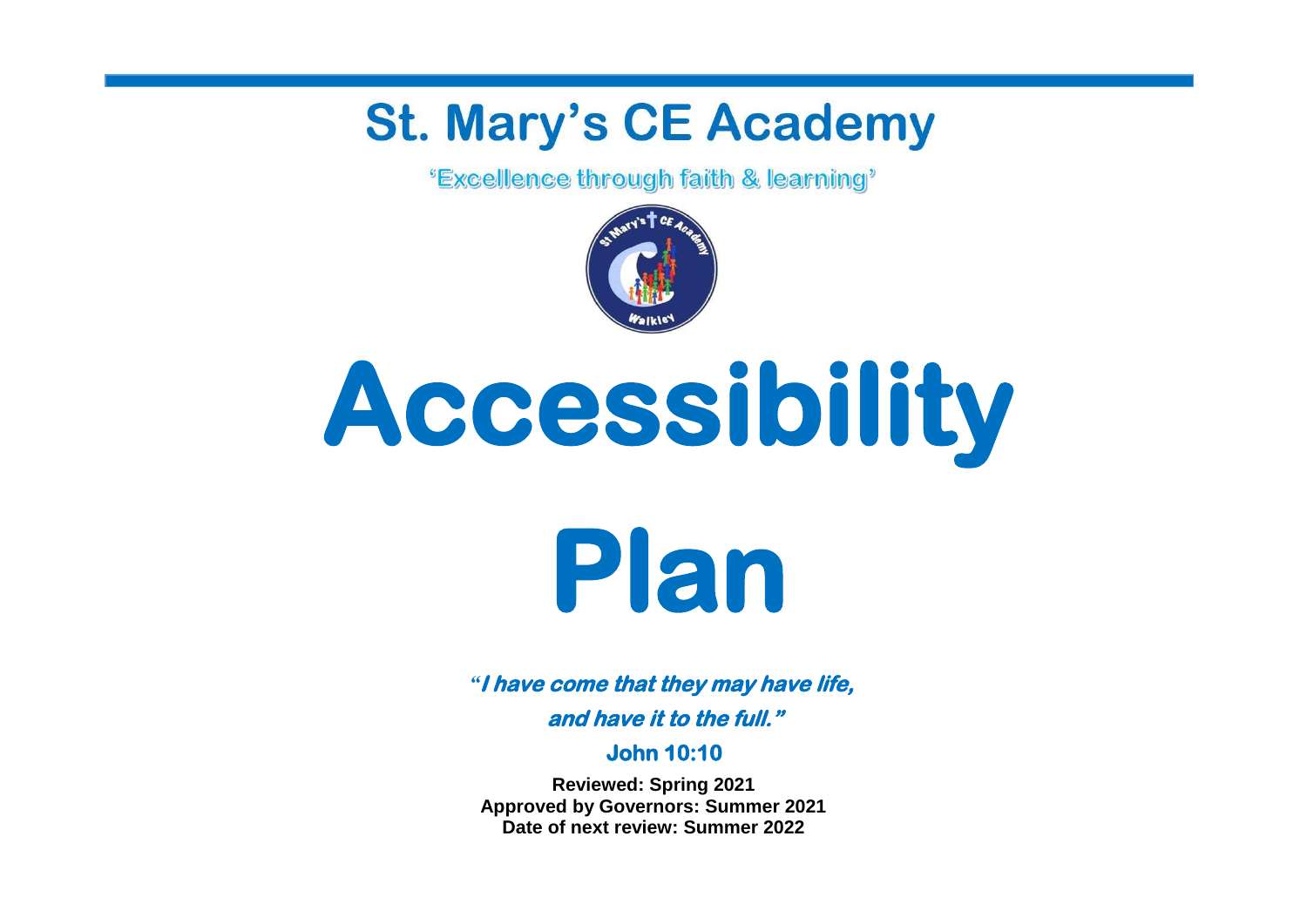## **Accessibility Plan**



#### **Our Ethos:**

At St Mary's CE Academy, we aim to provide a caring environment where every child can thrive and is supported to achieve their unique & amazing potential as a child of God.

Compliance with the Equality Act is completely consistent with our vision & aims, our Equal Opportunities Policy & SEND Information Report.

The Special Educational Needs & Disability Act 2001, extended the Disability Discrimination Act 1995 (DDA) to cover education. The DDA defines *disability* as: '*A person has a disability if he or she has a physical or mental impairment that has a substantial & long-term adverse effect on his or her ability to carry out normal day-to-day activities'.*

#### **Our Principles:**

The Governing Body & staff at St Mary's have full regard to their responsibilities & duties under the DDA & Equality Act 2010 & are therefore committed to doing the following:

- $\checkmark$  Never discriminating against disabled pupils in their admissions, exclusions, provision of education or access to associated services;
- $\checkmark$  Never treating disabled pupils less favourably;
- $\checkmark$  Always taking every reasonable step to avoid putting disabled pupils at a substantial disadvantage:
- $\checkmark$  Recognising the value the young person's / parents' knowledge of their disability;
- $\checkmark$  Identifying the effect that his/her disability has on their ability to carry out activities;
- $\checkmark$  Respecting the parents' / child's right to confidentiality;
- $\checkmark$  Providing all pupils with a broad & balanced curriculum that is differentiated, personalised & age appropriate.

#### **Our Aims:**

- $\checkmark$  To be at the heart of our locality by working in partnership with families & the wider community;
- $\checkmark$  To be a learning community which fosters creativity, independence & a passion for learning.
- $\checkmark$  To enable our children to develop the essential skills for a happy & fulfilled life.
- $\checkmark$  To deliver first quality teaching, with high expectations for all, that enables children;
- $\checkmark$  To succeed & achieve their potential.
- $\checkmark$  To provide a nurturing & stimulating environment that supports & celebrates learning;
- $\checkmark$  For all members of the school community to model positive, respectful relationships.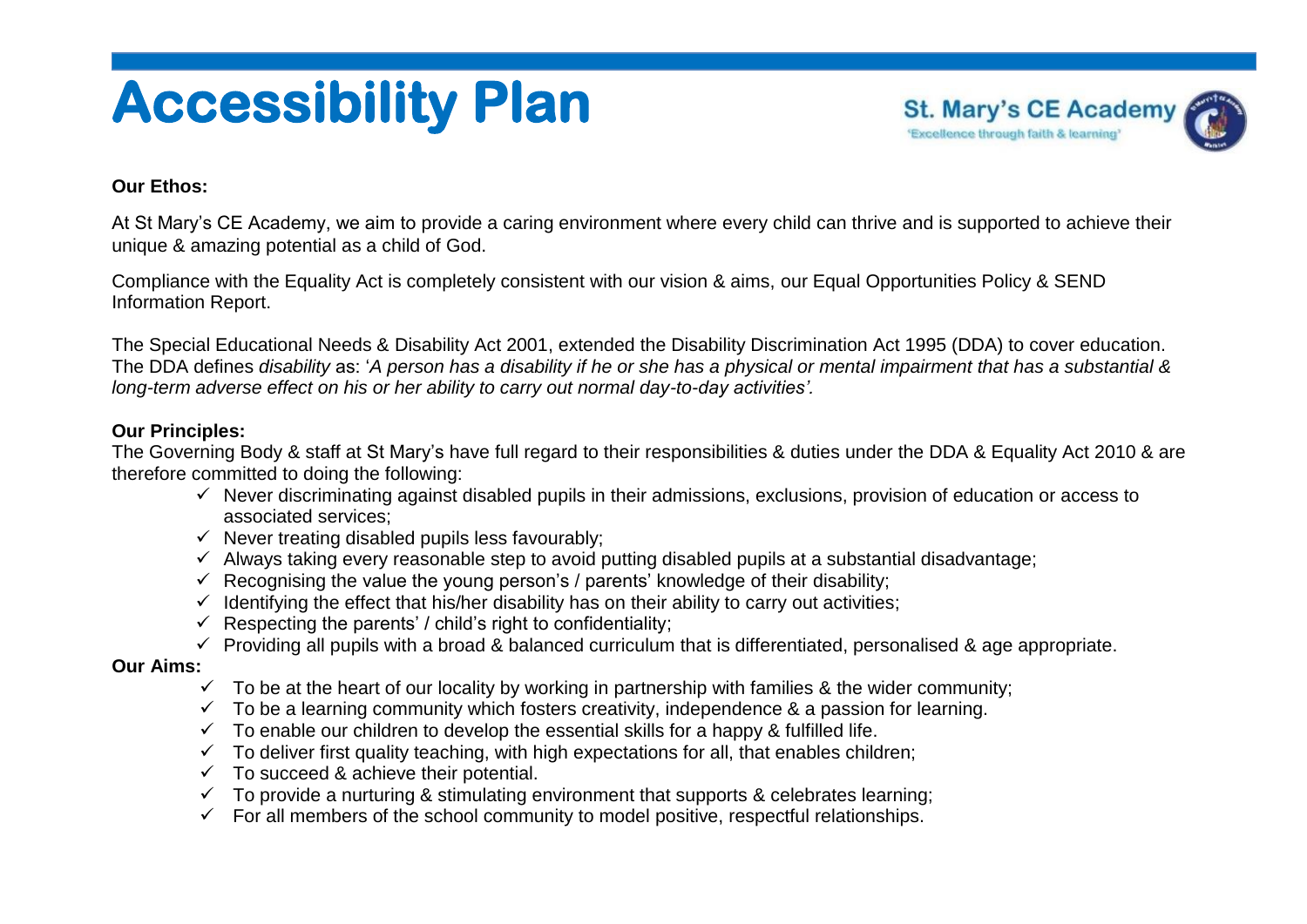#### **Our School's Context:**

St Mary's is a Church of England school for boys & girls from age 3 to 11. The school dates back to 1865 & was built on an extremely steep hill surrounded by narrow roads & terraced Victorian houses. St Mary's was built on three floors & is accessed by a series of staircases. Whilst we are completely committed to fair & full access to all children whatever their disability, we are fully aware that those with limited mobility may have some difficulty in getting around. In an instance where a child does have limited mobility, then we would draw up a fully individualised plan & risk assessment according to their requirements in order that they would feel safe, happy & reach their full potential.

#### Current good practice:

- $\checkmark$  We aim to ask about any disability or health condition in early communications with new parents / carers as part of our school admission procedure. This policy then leads on to the planning & risk assessment process whereby we would do an individual plan.
- $\checkmark$  The KS2 entrance to the school is flat & has a ramp.
- $\checkmark$  The main entrance has a two door opening & wide avenue to get into the school.
- $\checkmark$  The school has internal emergency signage & escape routes that are clearly marked.
- $\checkmark$  We support pupils with both physical disabilities & learning needs to access areas of the curriculum they find difficult.
- $\checkmark$  Where an area of the curriculum is a challenge for physically impaired pupils, we seek expert advice for identified individual needs.
- $\checkmark$  We consult with experts when new situations regarding pupils with disabilities are experienced in order that we can meet the needs & requirements of all of our children.

#### **Our Plan:**

This plan sets out the proposals of the Governing Body of St Mary's to increase access to education for disabled pupils in the three areas required by the planning duties in the DDA:

- $\checkmark$  increasing the extent to which disabled pupils can participate in the **school curriculum**;
- improving the **environment** of the school to increase the extent to which disabled pupils can take advantage of education & associated services;
- improving the delivery to disabled pupils of **information**, which is provided in writing for pupils who are not disabled.

In addition, it is a requirement that the school's accessibility plan is resourced, implemented, reviewed & revised as necessary & reported on annually.

Our Accessibility Plan, has been designed whilst working within the national framework for educational inclusion provided by the following:

- $\checkmark$  Inclusive School (DfES 0774/2001)
- $\checkmark$  SEN Disability Act 2001
- $\checkmark$  The SFN Revised Code of Practice 2014
- $\checkmark$  The Disability Discrimination Act (amended for school 2001)
- $\checkmark$  Code of Practice for Schools (Disability Rights Commission)
- $\checkmark$  OFSTED guidance.